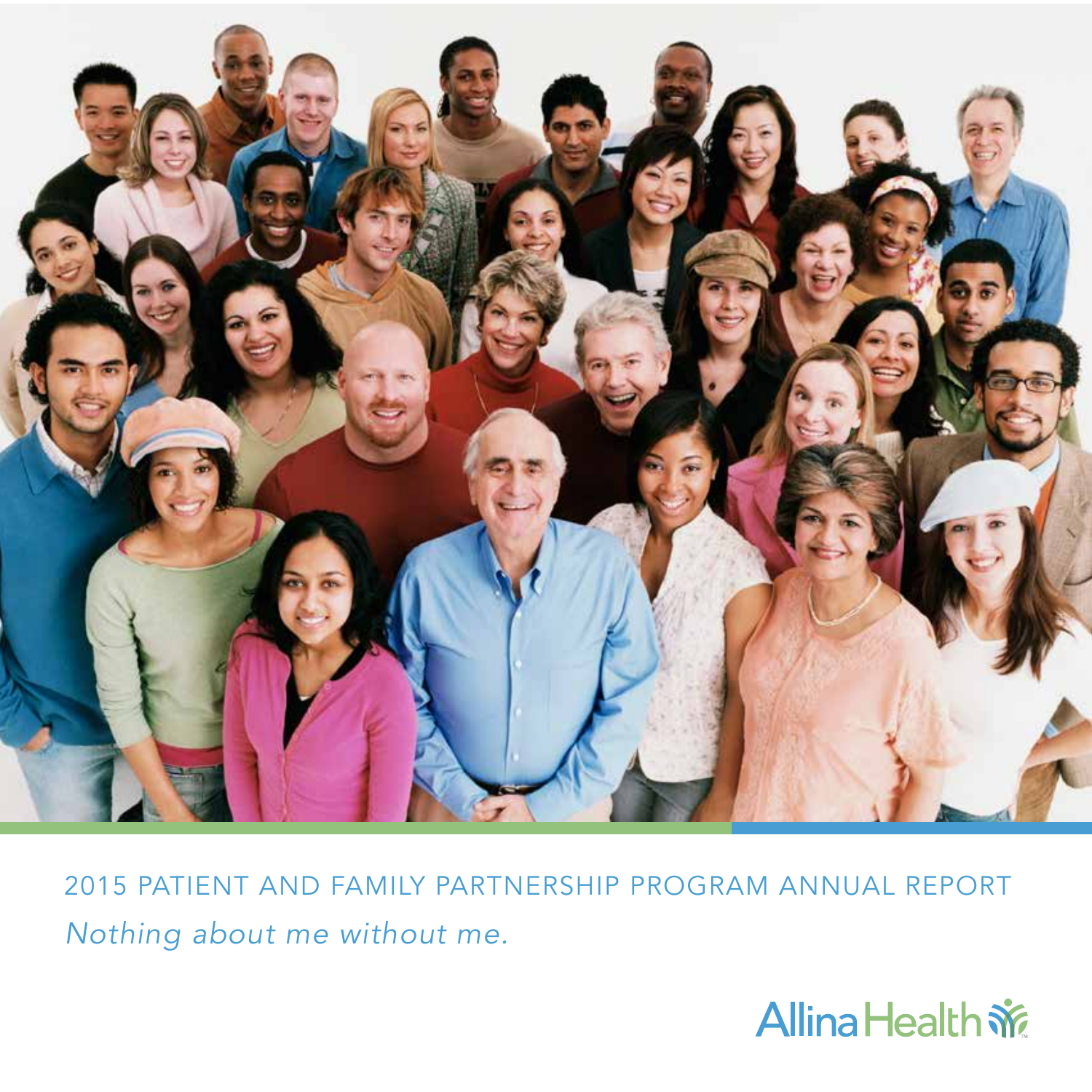#### ABOUT US

Integrating the patient, family and community voice is a critical component of building patient and family-centered programs and experiences at Allina Health. The Patient and Family Partnership Program provides patients and family members the opportunity to serve as advisors by sharing personal perspectives and experiences with the organization. Input received from the advisors directly impacts Allina Health's existing care and services as well as future improvements.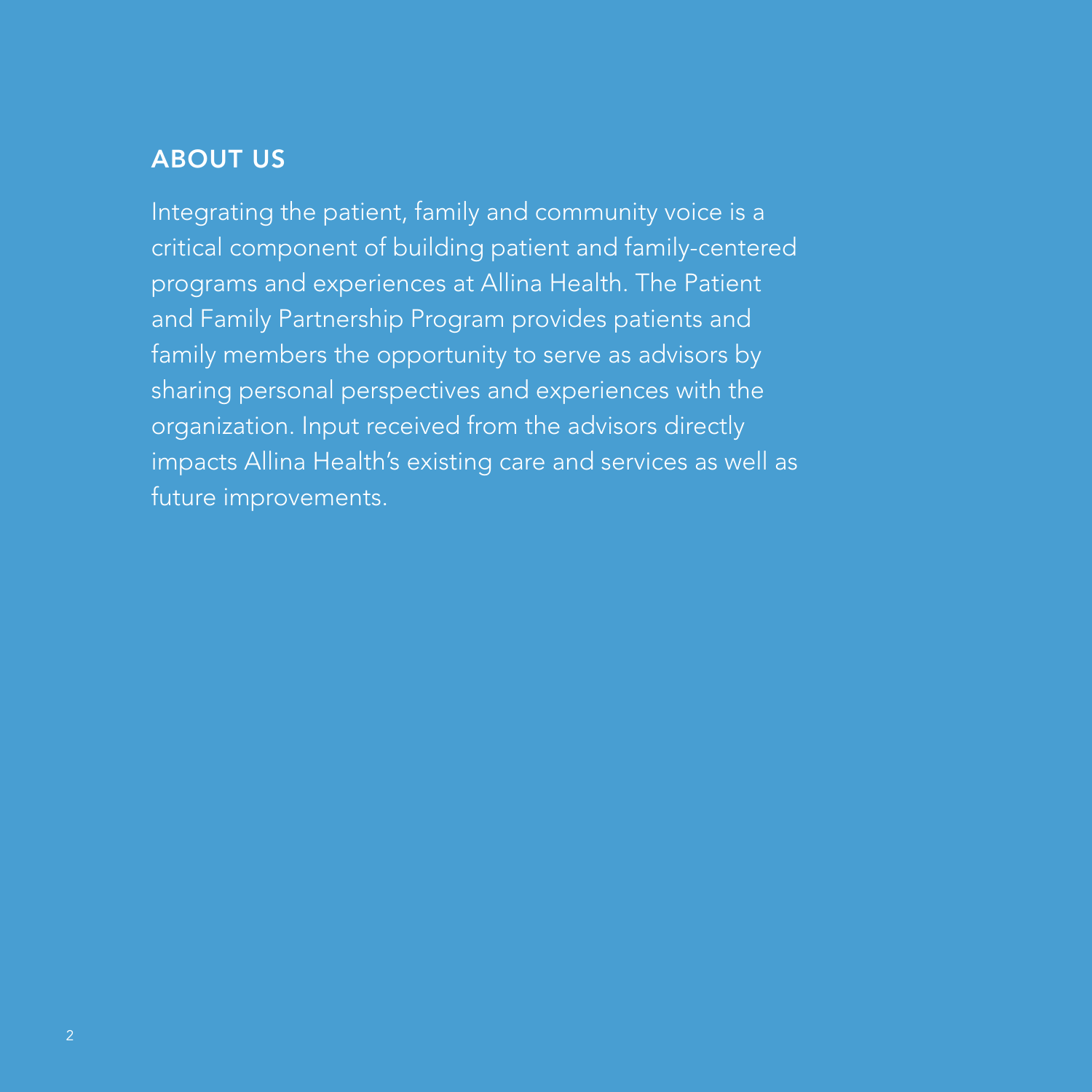#### LETTER OF ACKNOWLEDGEMENT FROM PENNY WHEELER, MD

Over the past year we have made incredible strides in growing our culture of patient and family-centered care at Allina Health. The commitment of our staff, physicians and patient and family advisors have enabled us to continue to put the needs of our patients, families and communities first in everything we do.

We have partnered with our patient and family advisors on many key initiatives to ensure we are evolving quality care that truly meets our patients' and families' needs – just a small sample of highlights include designing an anxiety mapping process for care teams to minimize patient anxiety, providing policy guidance as part of the Clinical Practice Council, advising on strategy for care coordination and navigation, participating in facility redesign work groups, presenting at national conferences, guiding development of our health care directive, hospital after visit summary and breast cancer survivorship guide.

By continuing to work with our patient and family advisors, we can transform and enhance the care our patients receive and create an even better patient experience for the future.

I am honored this organization has such an engaged group of patient and family advisors who have so generously given their time and expertise. On behalf of Allina Health, I would like to thank each patient and family advisor for their invaluable contributions. Together, we will continue to make great strides in improving the care and experience for all who entrust us with their care.

Regards,

Penny Wheeler, MD President and Chief Executive Officer

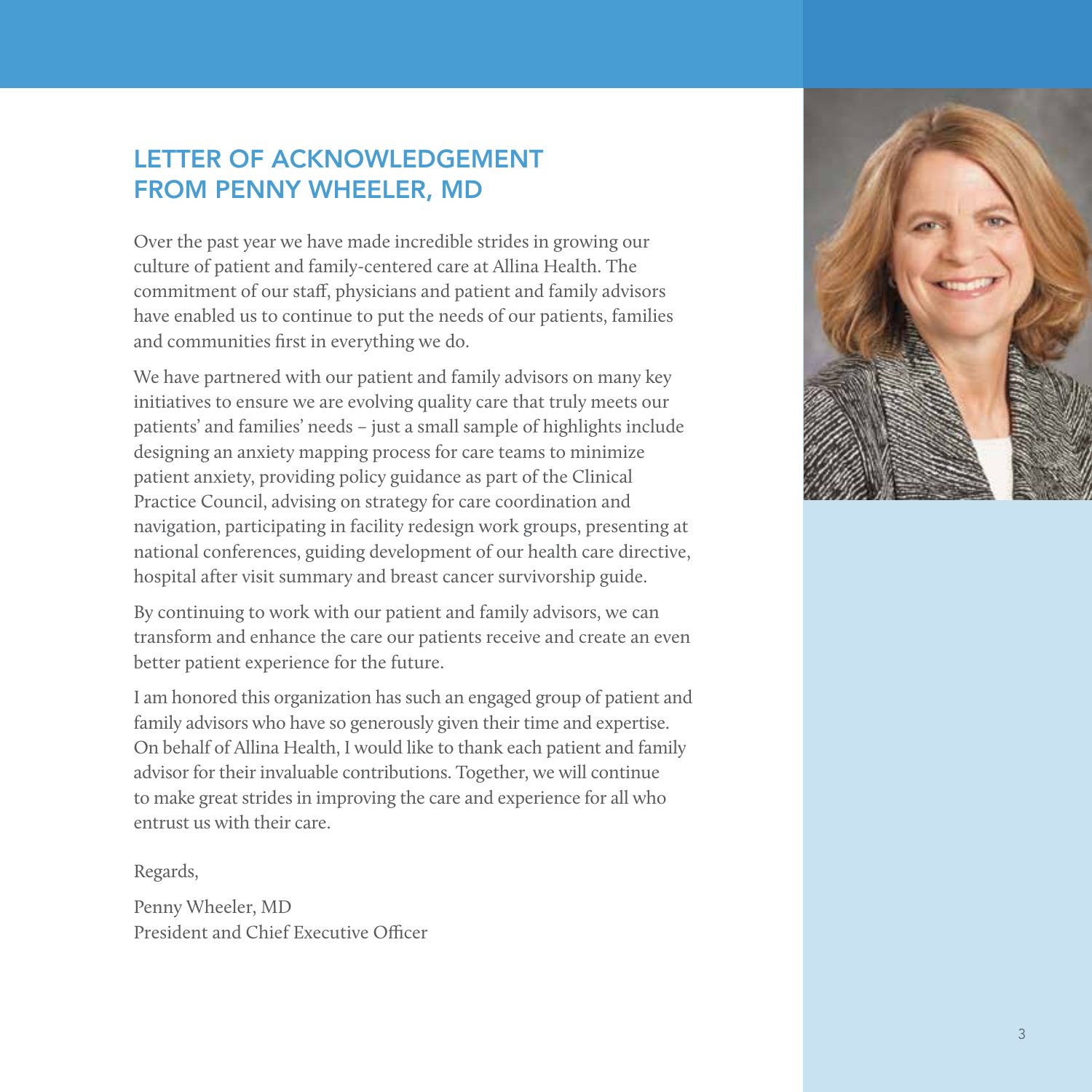#### 2015 BY THE NUMBERS









Total advisor

480

hours logged

National patient experience conference presentations





5

# Venues where insights are shared:

- Executive Leadership Team meetings
- Senior Leadership Team meetings
- Patient Care Manager meetings
- Clinical Service Line leader meetings
- Department staff meetings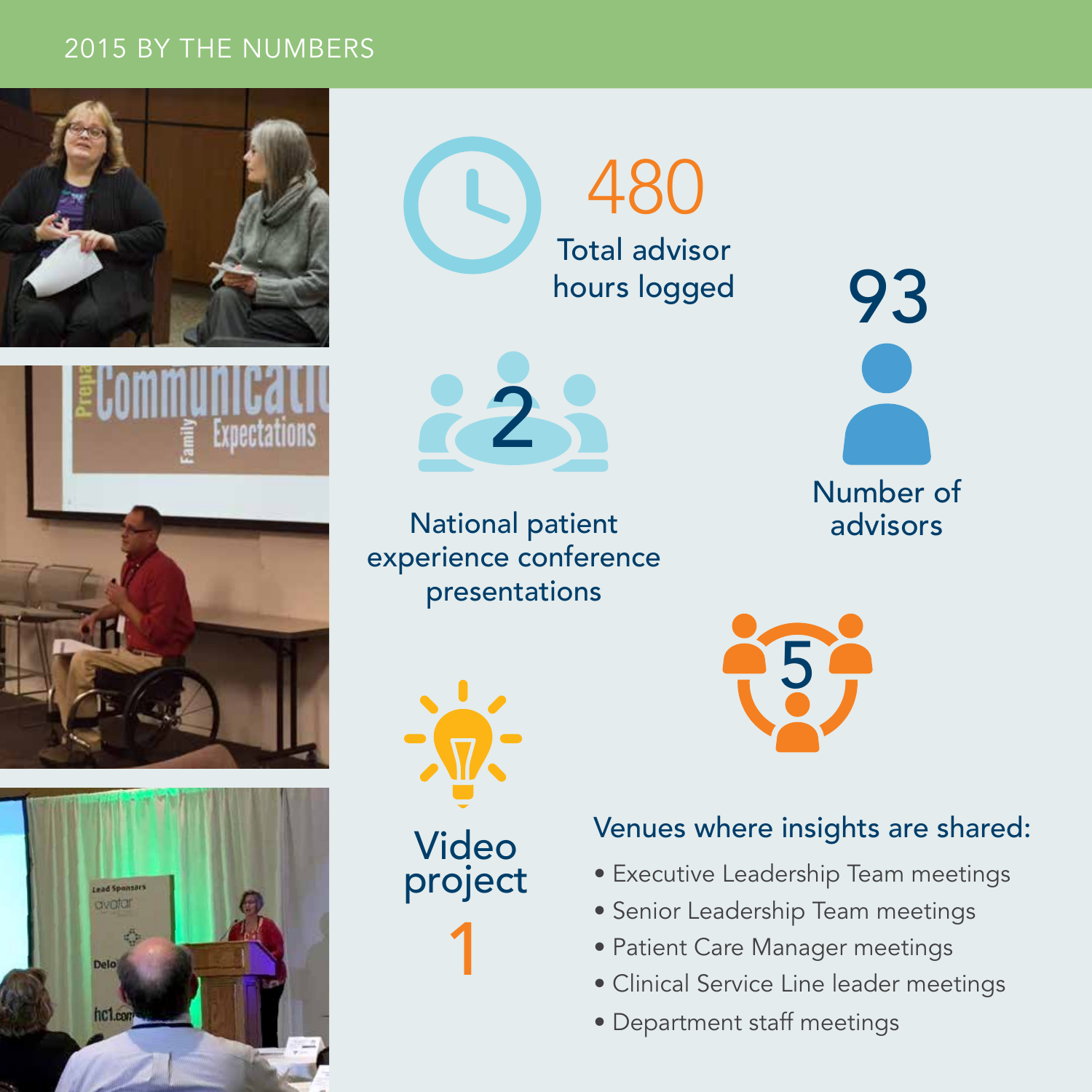There were numerous accomplishments by the Patient and Family Partnership Program in 2015. While the following pages describe some of those accomplishments/ contributions, this list is not exhaustive.

POSTAL E-advisor 18 **E-advisor insights**

# E-advisor insights

- Health Care Directive (online & hard copy)
- Definition of Patient Experience
- Mammography Screening Guidelines Policy

The Patient Experience was defined by advisors as: The patient's *perception* of **every interaction** with EACH PERSON and *place* encountered during care.



# Advisors on committees

Participation on systemwide councils such as:

- Clinical Practice Council
- Quality Council
- Breast Program Committee
- Hospital Patient Experience **Committee**

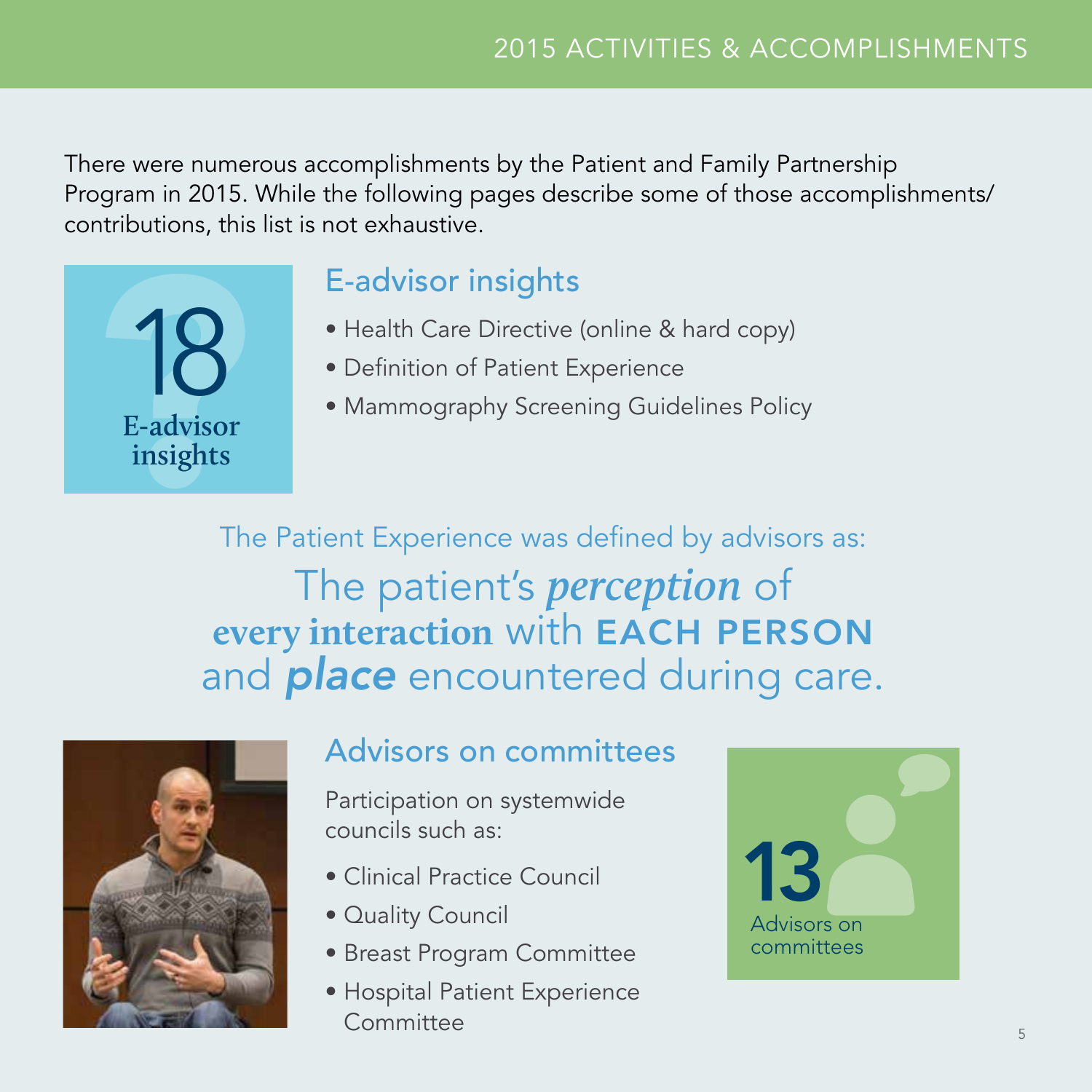## 2015 ACTIVITIES & ACCOMPLISHMENTS



# Focus groups

- Breast Program
- Mother Baby–Cambridge Medical Center
- Allina Health Isanti Clinic







# Advisors on projects

- Abbott Northwestern Hospital's PB2000 Facility Redesign Project
- Breast Cancer Survivorship Guide
- Development of a Pain Management & Comfort Enhancement resource tool for care teams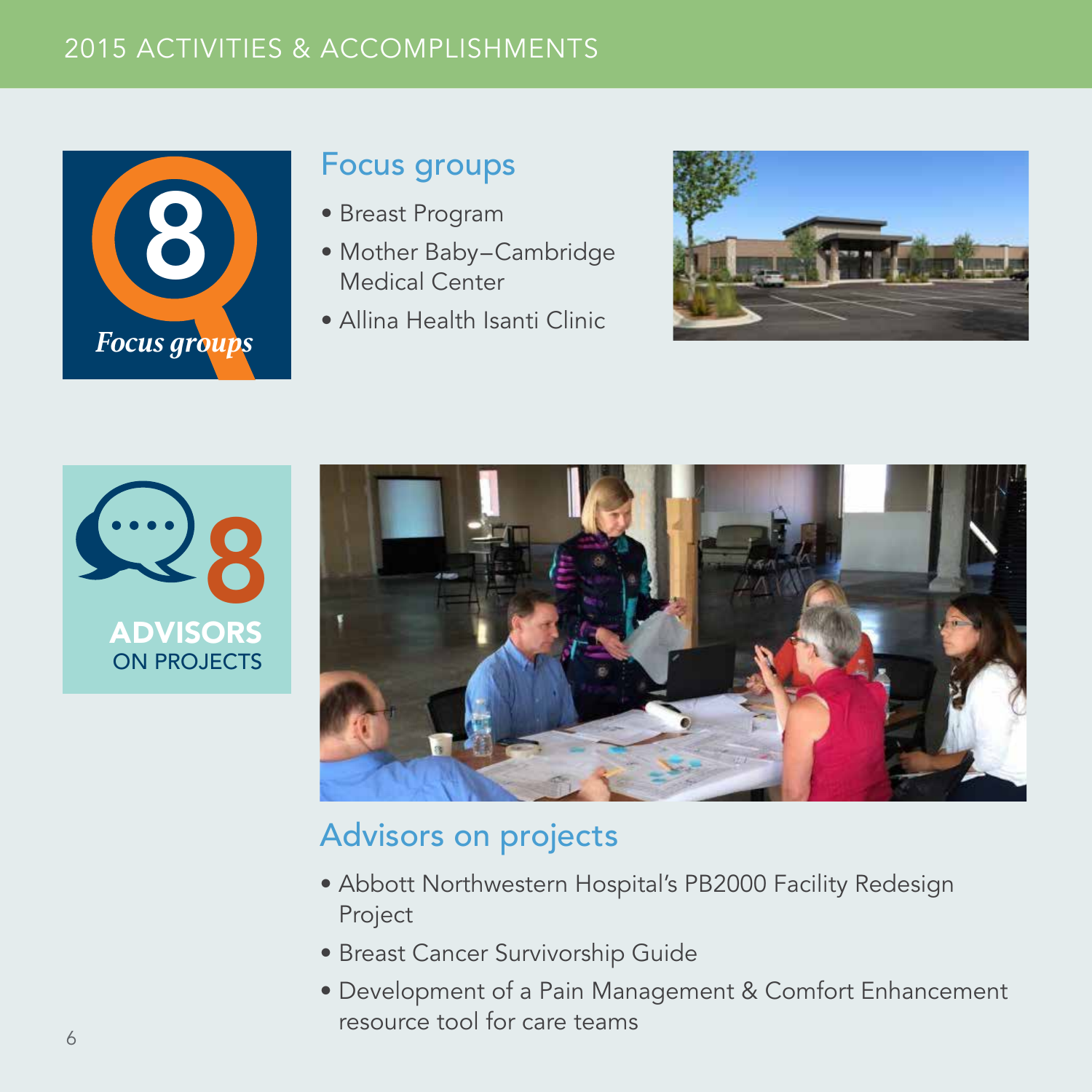## 2015 ACTIVITIES & ACCOMPLISHMENTS



*"I recently watched the videotaped presentation of three advisors at the Patient Care Manager quarterly meeting. This was very powerful and we are planning to use excerpts of that video in several other forums."* 

*– Nurse leader*



# Panel discussions

- Anxiety in Health Care patient panel for a systemwide Patient Care Manager meeting
- Emergency Department patient panel

# Advisory council meetings



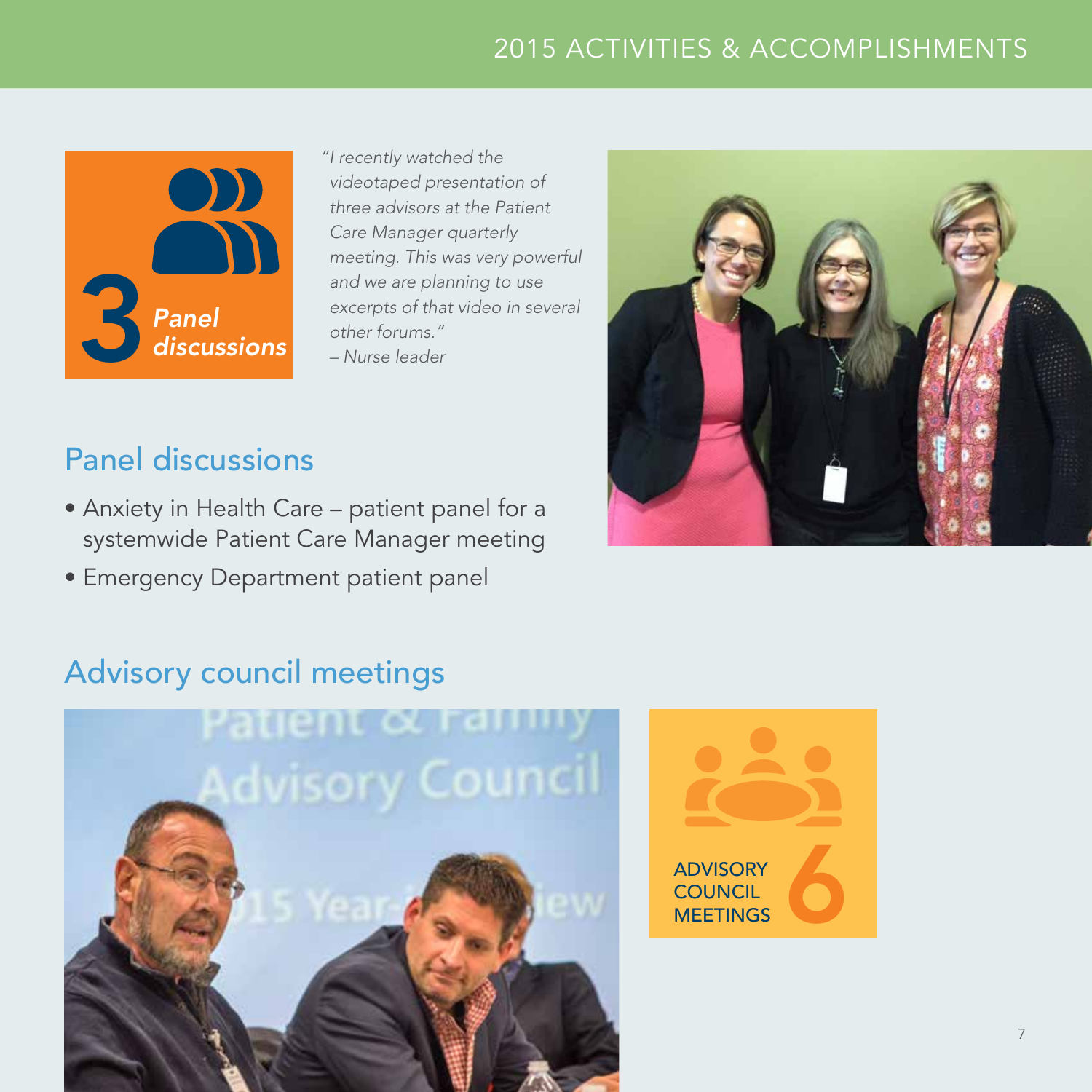#### RESPONSIVENESS

- Defined responsiveness from the perspective of a patient/care circle
- Insights guided hospital responsiveness initiatives

*"Before hearing this I thought responsiveness was all about answering call lights. I now understand what they truly value."* 

*– Staff nurse*

**listening<br><sub>esent</sub> personal compassionate crainated involvement attentive** knowledge atternuve coordinated thoughtful efficient involvement connection meaningful present personal

#### **TRANSITIONS**

- Transition conferences
- Nurse bedside shift handover
- Discharge appointments and follow-up phone calls
- Post-hospital follow-up appointments
- Interdisciplinary discharge planning tool
- After Visit Summary (discharge paperwork)
- Created the term 'Care Circle'

*"In my work in care management and coordination, I have quickly adopted this term "care circle" when talking about the care of complex patients. The audience resonates immediately with this concept when I am speaking with folks all across the care continuum." – Allina Health Operations Lead*

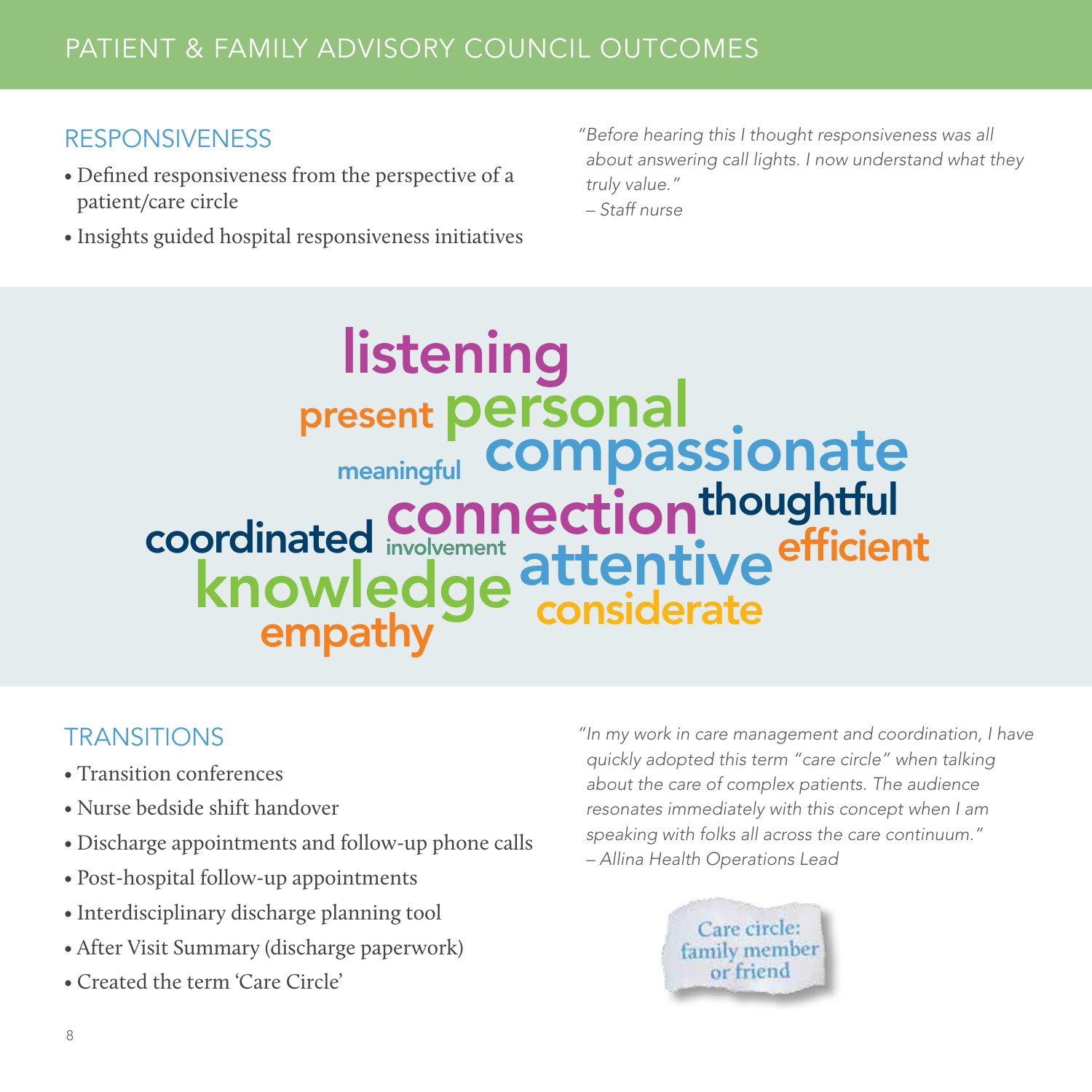### ANXIETY

- Created anxiety mapping to guide care team to look at the experience through the eyes of their patients and care circle members
- Hosted nationally recognized speaker
- Patient panel discussion

| <b>Step 1: Process</b>                                                                                                       | <b>Step 2: Anxiety Points</b>                                                   | <b>Step 3: Potential Solutions</b>                                                                                           |
|------------------------------------------------------------------------------------------------------------------------------|---------------------------------------------------------------------------------|------------------------------------------------------------------------------------------------------------------------------|
| Identify the steps in a patient's<br>pathway from beginning to end, from<br>the perspective of the patient/family<br>member. | Identify the fears, questions, or anxieties at<br>each step along this pathway. | Identify what behaviors or words could help<br>alleviate some of the fears, questions or anxieties<br>at each anxiety point. |
|                                                                                                                              |                                                                                 |                                                                                                                              |
|                                                                                                                              |                                                                                 |                                                                                                                              |
|                                                                                                                              |                                                                                 |                                                                                                                              |
|                                                                                                                              |                                                                                 |                                                                                                                              |
|                                                                                                                              |                                                                                 |                                                                                                                              |
|                                                                                                                              |                                                                                 |                                                                                                                              |
|                                                                                                                              |                                                                                 |                                                                                                                              |
|                                                                                                                              |                                                                                 |                                                                                                                              |
|                                                                                                                              |                                                                                 |                                                                                                                              |

**Allina Health Sig** 

# ENVIRONMENT

- Ongoing requests for patient/family advisor involvement in facility design
- Development of guiding principles for facility design

*"Our patient/family members were critical in our design process for the new ICU. They brought a perspective & discussion to the group that resulted in many key design elements we plan on including in the final design. The whole team was very appreciative of their presence, input and support in the process."* 











Advisors selected two employee training modules based on what they consider to be most important:

**1. Communication: The power of language**

OUR COMMITMENT TO CARE TRAINING

- "Communication has both senders and receivers."
- "Relationship building is key. If you can build a relationship, people can heal. You can then do the medical interventions."
- **2. Anticipate: The power of listening**
	- "The power of listening is so powerful. It is in all of these modules."

These training modules are being piloted at Owatonna Hospital and Cambridge Medical Center in 2016.

*– Allina Health Performance Improvement Advisor*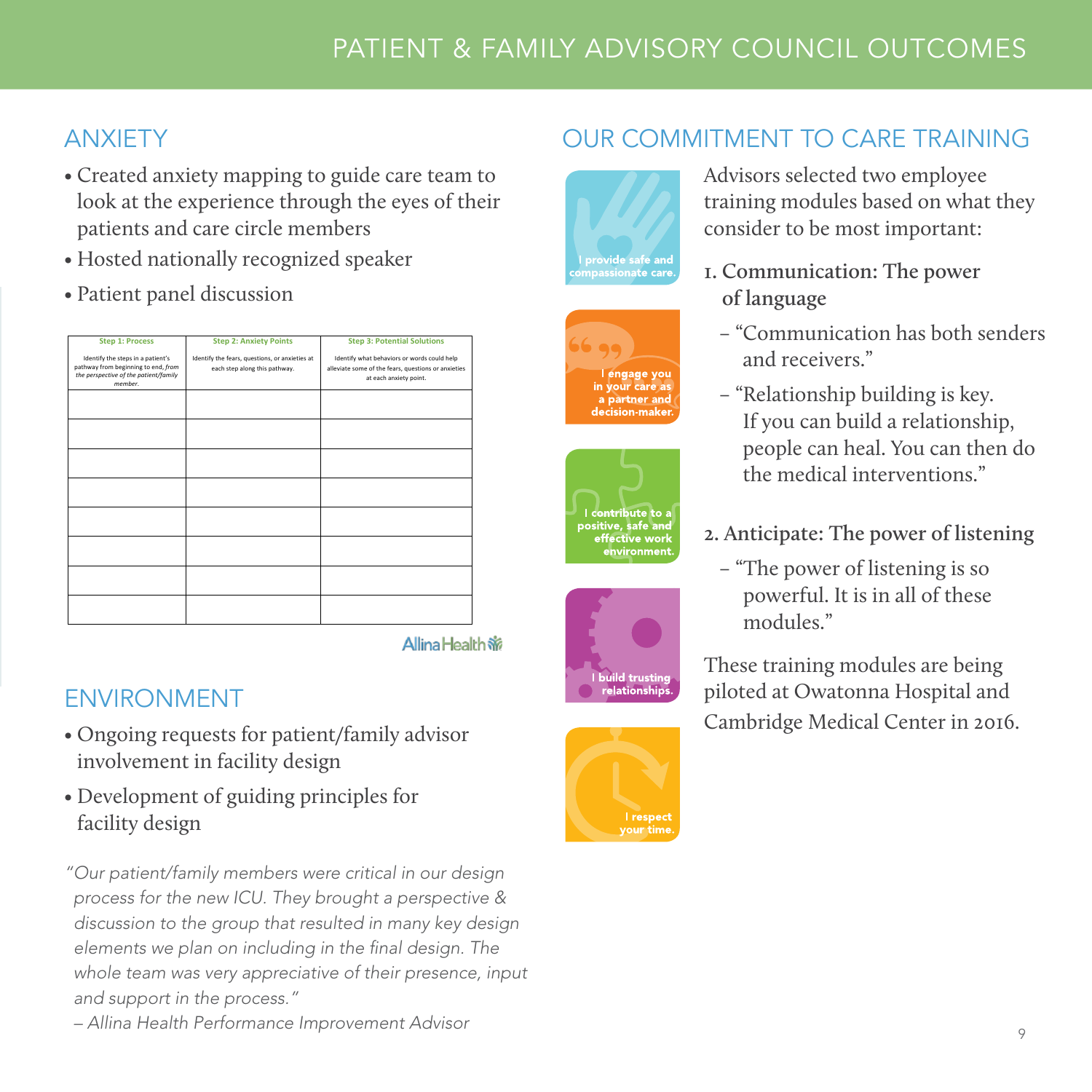# PATIENT & FAMILY ADVISORY COUNCIL OUTCOMES

#### ADDED FIVE QUESTIONS TO INPATIENT PATIENT EXPERIENCE SURVEY

Advisors were asked to select and prioritize five questions to add to the inpatient patient experience survey. New questions include:



- 1. Staff worked together to care for you
- 2. Staff addressed emotional needs
- 3. Staff included me in decisions about my treatment
- 4. Staff attitude towards visitors
- 5. Explanations happened during tests and treatment

#### REVIEW OF 2016 CARE/EXPERIENCE INITIATIVES

Themes from discussion:

- Connection
- Context
- Language
- Transparency
- Partnership



*"We were delighted with the insights from the patient and families on our scorecard. It helped inform and drive changes that will make the scorecard better resonate with employees and patients."* 

*– Quality and Safety Leader*



#### VALUED PARTNERSHIPS

- Parking signs
- Badges

*"When we speak to a group at Allina Health, it is clear people are paying attention to what we say. People are taking notes, asking questions and listening." – Patient & Family Advisor*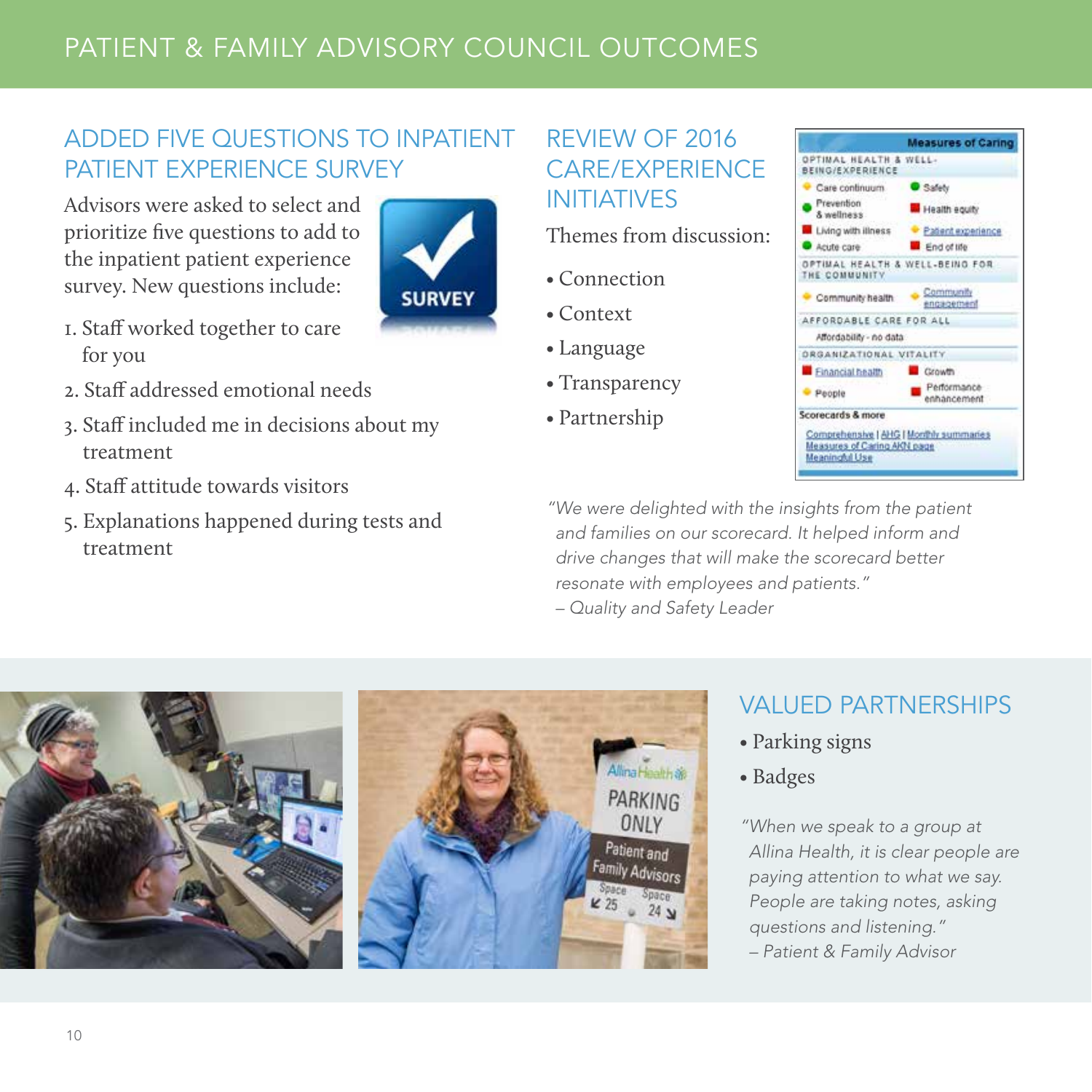#### REFLECTIONS

#### …FROM LEADERS AND STAFF

*"The patients' feedback is extremely valuable. I cherish the opportunity to incorporate the patient voice into larger-scale projects or projects that need patients' perspectives.*  We are fortunate to have such highly engaged patients and a Patient Experience *department that works diligently to make sure the patients' voices are heard."*

*"I appreciate the commitment from our patients – giving of their time, voice and heart. Hearing first-hand what they experienced, what is important to them and what would be helpful is very valuable."*

*"Since the Patient and Family Advisor joined the Allina Health Quality Council, the culture and the environment of the room has changed. It's given the council permission to bring their whole selves – especially empathy – to the decision-making process. When we are able to make decisions using data, knowledge, ethics, values and empathy – it's a recipe for success. With the Advisor's contributions and perspectives, the dialogue is richer, more authentic and more meaningful. We seem able to go deeper together, yet still move forward in the decision-making process effectively and efficiently."*

#### …FROM ADVISORS

*"I consider it a great privilege to represent those that are cared for in our clinics and hospital facilities and have felt very much heard as a patient care advisor. Sharing our thoughts and experiences give advisors the unique opportunity to contribute to making good care, great care. Most of all, I have learned from my fellow advisors that it is often the small things that clinicians do that provide the biggest impact like really listening and asking what is important to patients and their families."*

*"For me, being an Allina Health Patient and Family advisor allows me to affect change for patients and caregivers while honoring my family's personal health journey."*

*"I was more involved this year then I have been in years past, which was both fun and exciting. As a patient and family member, I appreciate Penny's commitment to improving the Patient Experience...really it's the reason why everyone at Allina Health comes to work every day. When you break it down, without patients none of us has a job...so patients who like and want to spread the good word about Allina Health's care is* what we are all after. Focusing on asking patients and families what they need and want *to improve their experience (within reason), then executing those changes...like Allina Health is attempting to do, well that's huge."*